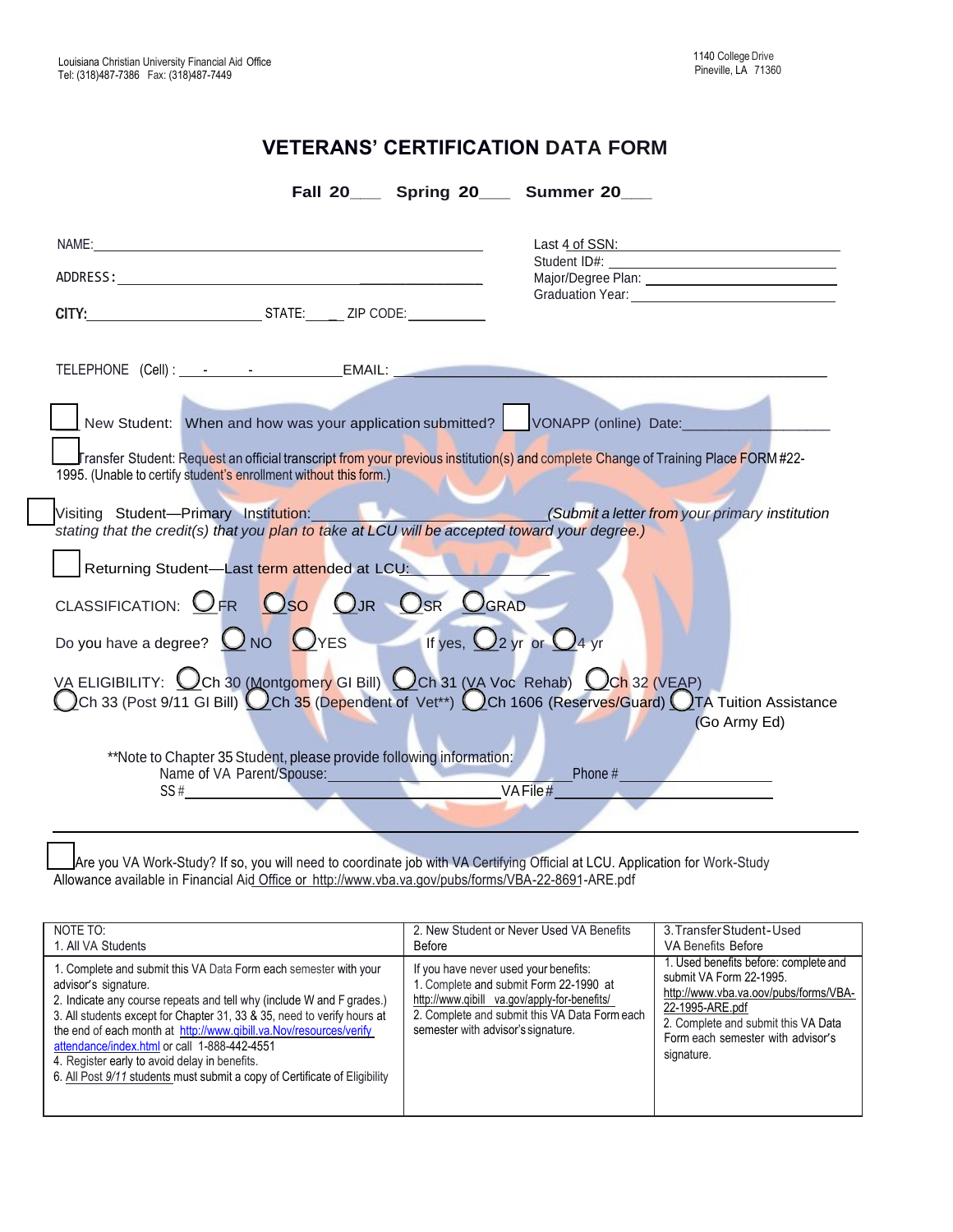Current semester courses: Please list your courses for this semester in the table below. **All hours pursued must apply toward your Degree Program or be a required prerequisite to a course in your Degree Program.** All courses added, dropped or audited must be reported to the LCU Financial Aid Office immediately. Please note that VA will not pay for Audited Courses, courses that do not fulfill graduation and repeated courses that have beensuccessfully completed.

| <b>COURSE NAME &amp;#&lt;/b&gt;&lt;/th&gt;&lt;th&gt;&lt;/th&gt;&lt;th&gt;REPEAT?&lt;/th&gt;&lt;th&gt;&lt;b&gt;HOURS&lt;/b&gt;&lt;/th&gt;&lt;th&gt;&lt;b&gt;COURSE NAME &amp; #&lt;/b&gt;&lt;/th&gt;&lt;th&gt;&lt;/th&gt;&lt;th&gt;REPEAT?&lt;/th&gt;&lt;th&gt;&lt;b&gt;HOURS&lt;/b&gt;&lt;/th&gt;&lt;/tr&gt;&lt;tr&gt;&lt;td&gt;&lt;/td&gt;&lt;td&gt;YES&lt;/td&gt;&lt;td&gt;&lt;b&gt;NO&lt;/b&gt;&lt;/td&gt;&lt;td&gt;&lt;/td&gt;&lt;td&gt;&lt;/td&gt;&lt;td&gt;&lt;b&gt;YES&lt;/b&gt;&lt;/td&gt;&lt;td&gt;NO&lt;/td&gt;&lt;td&gt;&lt;/td&gt;&lt;/tr&gt;&lt;tr&gt;&lt;td&gt;&lt;/td&gt;&lt;td&gt;&lt;/td&gt;&lt;td&gt;&lt;/td&gt;&lt;td&gt;&lt;/td&gt;&lt;td&gt;&lt;/td&gt;&lt;td&gt;&lt;/td&gt;&lt;td&gt;&lt;/td&gt;&lt;td&gt;&lt;/td&gt;&lt;/tr&gt;&lt;tr&gt;&lt;td&gt;&lt;/td&gt;&lt;td&gt;&lt;/td&gt;&lt;td&gt;&lt;/td&gt;&lt;td&gt;&lt;/td&gt;&lt;td&gt;&lt;/td&gt;&lt;td&gt;&lt;/td&gt;&lt;td&gt;&lt;/td&gt;&lt;td&gt;&lt;/td&gt;&lt;/tr&gt;&lt;tr&gt;&lt;td&gt;&lt;/td&gt;&lt;td&gt;&lt;/td&gt;&lt;td&gt;&lt;/td&gt;&lt;td&gt;&lt;/td&gt;&lt;td&gt;&lt;/td&gt;&lt;td&gt;&lt;/td&gt;&lt;td&gt;&lt;/td&gt;&lt;td&gt;&lt;/td&gt;&lt;/tr&gt;&lt;tr&gt;&lt;td&gt;&lt;/td&gt;&lt;td&gt;&lt;/td&gt;&lt;td&gt;&lt;/td&gt;&lt;td&gt;&lt;/td&gt;&lt;td&gt;&lt;/td&gt;&lt;td&gt;&lt;/td&gt;&lt;td&gt;&lt;/td&gt;&lt;td&gt;&lt;/td&gt;&lt;/tr&gt;&lt;tr&gt;&lt;td&gt;&lt;/td&gt;&lt;td&gt;&lt;/td&gt;&lt;td&gt;&lt;/td&gt;&lt;td&gt;&lt;/td&gt;&lt;td&gt;&lt;/td&gt;&lt;td&gt;&lt;/td&gt;&lt;td&gt;&lt;/td&gt;&lt;td&gt;&lt;/td&gt;&lt;/tr&gt;&lt;tr&gt;&lt;td&gt;&lt;/td&gt;&lt;td&gt;&lt;/td&gt;&lt;td&gt;&lt;/td&gt;&lt;td&gt;&lt;/td&gt;&lt;td&gt;&lt;/td&gt;&lt;td&gt;&lt;/td&gt;&lt;td&gt;&lt;/td&gt;&lt;td&gt;&lt;/td&gt;&lt;/tr&gt;&lt;tr&gt;&lt;td&gt;&lt;/td&gt;&lt;td&gt;&lt;/td&gt;&lt;td&gt;&lt;/td&gt;&lt;td&gt;&lt;/td&gt;&lt;td&gt;&lt;/td&gt;&lt;td&gt;&lt;/td&gt;&lt;td&gt;&lt;/td&gt;&lt;td&gt;&lt;/td&gt;&lt;/tr&gt;&lt;tr&gt;&lt;td&gt;&lt;/td&gt;&lt;td&gt;&lt;/td&gt;&lt;td&gt;&lt;/td&gt;&lt;td&gt;&lt;/td&gt;&lt;td&gt;&lt;/td&gt;&lt;td&gt;&lt;/td&gt;&lt;td&gt;&lt;/td&gt;&lt;td&gt;&lt;/td&gt;&lt;/tr&gt;&lt;tr&gt;&lt;td&gt;&lt;/td&gt;&lt;td&gt;&lt;/td&gt;&lt;td&gt;&lt;/td&gt;&lt;td&gt;&lt;/td&gt;&lt;td&gt;&lt;/td&gt;&lt;td&gt;&lt;/td&gt;&lt;td&gt;&lt;/td&gt;&lt;td&gt;&lt;/td&gt;&lt;/tr&gt;&lt;tr&gt;&lt;td&gt;Off Campus Training: Name&lt;/td&gt;&lt;td&gt;&lt;/td&gt;&lt;td&gt;&lt;/td&gt;&lt;td&gt;&lt;/td&gt;&lt;td&gt;Address/include zin code)&lt;/td&gt;&lt;td&gt;&lt;/td&gt;&lt;td&gt;&lt;/td&gt;&lt;td&gt;&lt;/td&gt;&lt;/tr&gt;&lt;/tbody&gt;&lt;/table&gt;</b> |
|---------------------------------------------------------------------------------------------------------------------------------------------------------------------------------------------------------------------------------------------------------------------------------------------------------------------------------------------------------------------------------------------------------------------------------------------------------------------------------------------------------------------------------------------------------------------------------------------------------------------------------------------------------------------------------------------------------------------------------------------------------------------------------------------------------------------------------------------------------------------------------------------------------------------------------------------------------------------------------------------------------------------------------------------------------------------------------------------------------------------------------------------------------------------------------------------------------------------------------------------------------------------------------------------------------------------------------------------------------------------------------------------------------------------------------------------------------------------------------------------------------------------------------------------------------------------------------------------------------------------------------------------------------------------------------------------------------------------------------------------------------------------------------------------------------------------------------------------------------------------------------------------------------------------------------------------------------------------------------------------------------------------------------------------------------------------------------------------------------------------------------------------------------------------------------------------------------------------------------------------------------------------------------------------------------------------------------------------------------------------------------------------------------------------------------------------------------------------------------------------------------------------------------------------------------------------------------------------------------------|
|---------------------------------------------------------------------------------------------------------------------------------------------------------------------------------------------------------------------------------------------------------------------------------------------------------------------------------------------------------------------------------------------------------------------------------------------------------------------------------------------------------------------------------------------------------------------------------------------------------------------------------------------------------------------------------------------------------------------------------------------------------------------------------------------------------------------------------------------------------------------------------------------------------------------------------------------------------------------------------------------------------------------------------------------------------------------------------------------------------------------------------------------------------------------------------------------------------------------------------------------------------------------------------------------------------------------------------------------------------------------------------------------------------------------------------------------------------------------------------------------------------------------------------------------------------------------------------------------------------------------------------------------------------------------------------------------------------------------------------------------------------------------------------------------------------------------------------------------------------------------------------------------------------------------------------------------------------------------------------------------------------------------------------------------------------------------------------------------------------------------------------------------------------------------------------------------------------------------------------------------------------------------------------------------------------------------------------------------------------------------------------------------------------------------------------------------------------------------------------------------------------------------------------------------------------------------------------------------------------------|

 $\mathbb{Z}$  . The set of  $\mathbb{Z}$ 

 **Off-Campus Training: Name\_\_\_\_\_\_\_\_\_\_\_\_\_\_\_\_\_\_\_\_\_\_\_\_\_\_\_\_\_\_Address**(include zip code)\_\_\_\_\_\_\_\_\_\_\_\_\_

Any repeats, explain why:

**Please note that payment may be received 4-12 weeks after certification is received by the Veterans' Regional Office.**

ALL course(s) listed above lead to my degree. Iunderstand that only "F" grades or courses that must be completed with a certain grade or grade point average can be repeated. I hereby authorize VA Certifying Official to release information to the Veterans' Administration concerning my status, as a VA student at LCU. **I will immediately notify the Certifying Official of all changes that occur in my enrollment.** I understand that failure to do so may result in a delay of benefit payment or an over-payment with VA. Ialso understand that if I choose to stop attending my classes, VA will be notified,

and this may also cause an over-payment with VA.

Veterans Affairs Office: 1-888-442-4551 or www.gibill.va.gov to check status of benefits, to print form/application or if you have questions. VA will email notification when enrollment is certified. Make sure that the courses listed above match your schedule. Also, complete this form if at any time you add a class or drop a class and attach a copy of your schedule. If this form is incomplete, this will cause a delay in certification.

I have read and understand the above and will check my email for updates and information.

STUDENT SIGNATURE - must be physical signature not typed DATE

*Please return this completed form to: VA Certifying Official*

 *Louisiana Christian University Financial Aid Office 1140 College Drive, LCU Box 582 Pineville, LA 71359 PHONE: 318-487-7386 FAX: 318-487-7449 EMAIL:* financial\_aid@lacollege.edu